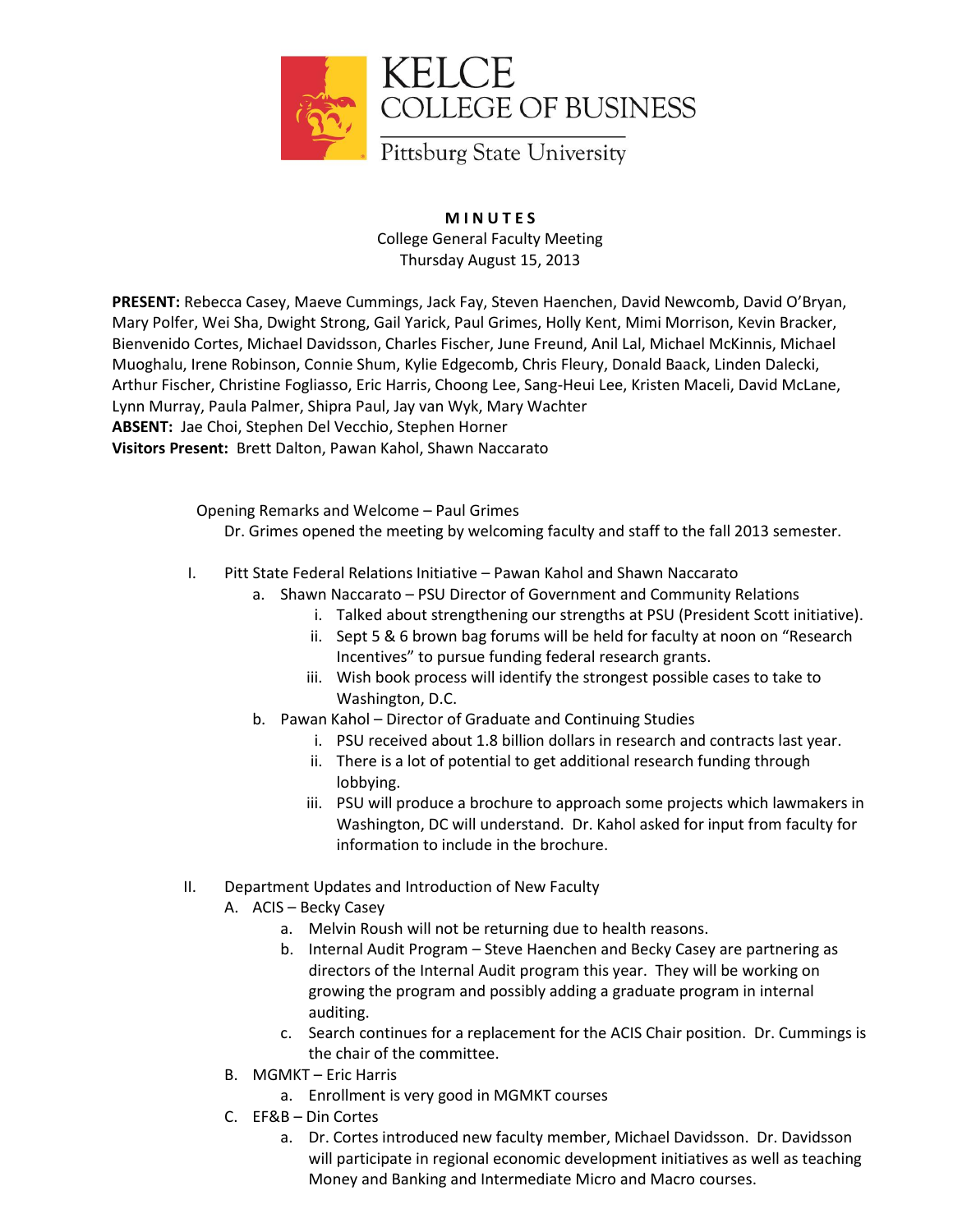- III. College Support Updates
	- A. Development Holly Kent
		- a. Working on revitalizing the Executive on Campus Program
		- b. Faculty & Staff campaign will begin in a few weeks
		- c. Final Year of the Pathways to PSU Scholarship program
		- d. Endowment amount will raise from \$10,000 to \$25,000 this year
			- i. New endowments this year will have several advantages
		- e. Engagement activities on campus
			- i. Hosting donors in skyboxes at football games
			- ii. Co-hosting tents at football tailgates
			- iii. Dinners with key people/donors
		- f. Golf tournament October 7 in Kansas City (Lions Gate) to raise funds for scholarships
		- g. Several renovation and building projects are on-going (Student Center, Center for the Arts, Weede expansion)
		- h. There is a new Phonathan Coordinator at PSU
	- B. Marketing and Communications Brett Dalton Coordinator of Web Content & Social Media
		- a. Brett introduced himself to the faculty and stated that his job consists of telling the story of PSU and especially the story of the Kelce College of Business. Faculty and staff are asked to contact him with any information that should be shared with PSU and the community.
	- C. Academic Advising Suzanne Hurt
		- a. ENACTUS went to National competition this year and won  $2^{nd}$  place in the league and brought home \$10,000 in prize monies for activities conducted during the year.
			- i. 7 members received internships or job offers at the competition.
			- ii. Faculty are asked to promote ENACTUS in their classrooms.
		- b. Pitt Cares there were approximately 125 freshmen this year. All were introduced to the new admissions policy. There are a lot of transfer students this year.
		- c. The new academic advising web-site is linked to the COB web site and includes all academic plans and advising tools for students.
	- D. Instructional Support Kylie Edgecomb
		- a. Tegrity was replaced this summer. Workshops are highly suggested for faculty interested in using lecture capture software.
		- b. Web pages have been updated this summer.
		- c. CANVAS have reached 7 million users worldwide.
	- E. Technical Support Chris Fleury
		- a. Kelce Computer labs are completely updated and the south lab now has additional computers (36 total). Software requests for lab computers should be submitted to Chris.
- IV. Administrative Updates and Announcements Mimi Morrison
	- a. Faculty vita should be submitted through Digital Measures
	- b. Fall 2013 syllabi should be submitted electronically through department assistants and then to Mimi.
- V. Qualtrics Eric Harris
	- a. Qualtrics is the best on-line software questionnaire tool that is available.
	- b. Several Kelce administrators participated in a Qualtrics webinar this summer.
	- c. Kelce now has a Qualtrics subscription for the next year.
		- i. All faculty and students in Kelce will have permission to use Qualtrics.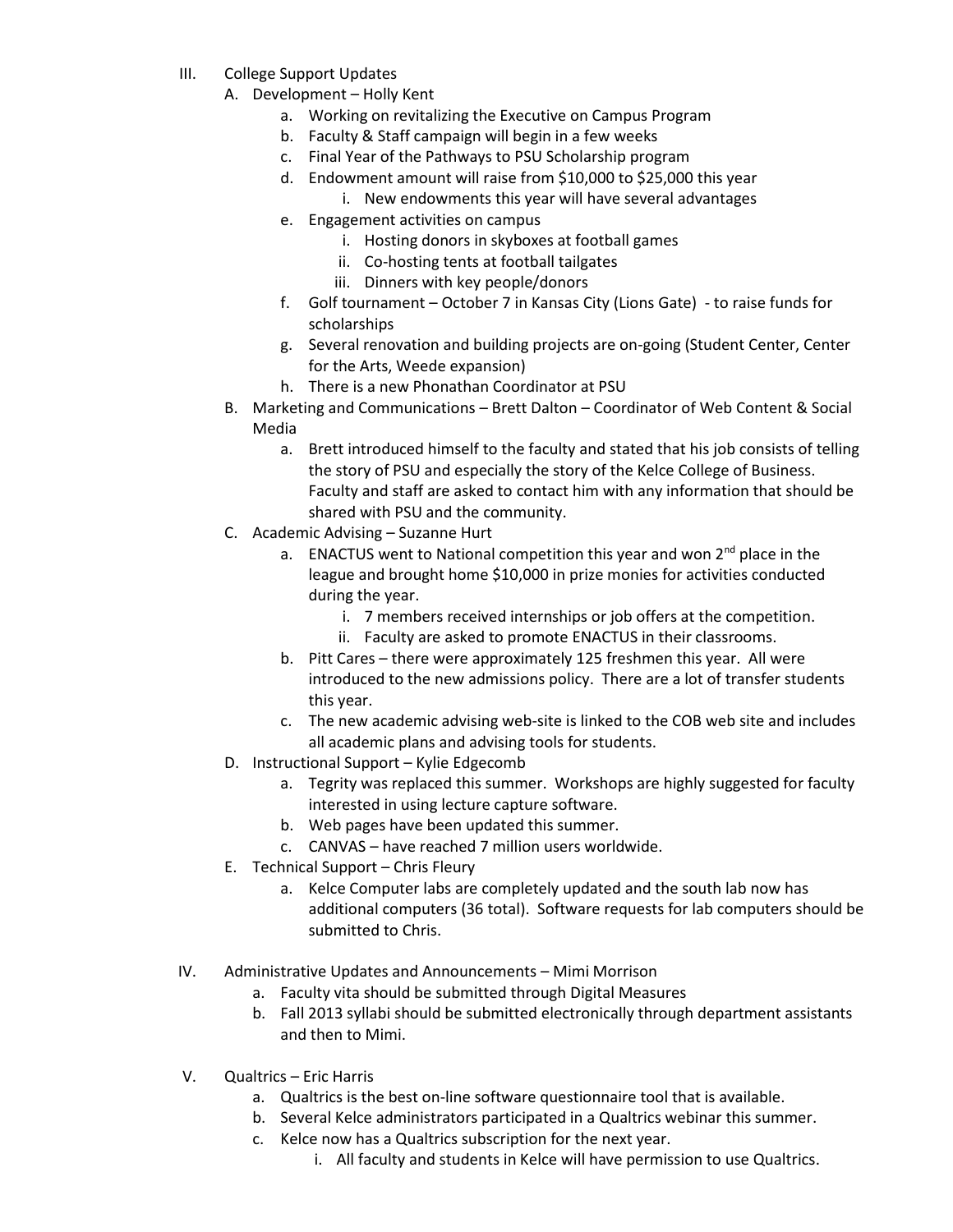- d. Contains a template for what all of our surveys will look like.
- e. Will be arranging a webinar for faculty interested in using this software.
- f. Discussed Kelce Assurance of Learning Program abbreviated document is now at 48 pages.
- VI. Microsoft Certifications Dwight Strong
	- a. Mr. Strong distributed a handout explaining the Microsoft office certifications program which we will be pursued in the Kelce College in the near future. Doing this (adding it to the existing CIS 130 course – would need to embed a course fee) would ensure that students have a certain level or proficiency before they get into upper division courses. Can be used as an assessment tool.
	- b. Discussion followed on whether this should be piloted in the CIS 130 courses next semester and then instructors can bring input back to the next Kelce faculty meeting. Will work on an appropriate course fee for the certification.

## VII. General Announcements – Paul Grimes

A. Travel Request Forms – Return to Chairs by August 16

B. CV Information Updates into Digital Measures by September  $3<sup>rd</sup>$  (updates that have occurred since last spring).

- C. "Common Body of Knowledge" = "Kelce Core Curriculum"
- D. Back Stage Area Plans to Renovate Space
- E. Welcome Back Picnic for Students August  $27<sup>th</sup>$
- F. Kelce Public Relations Efforts several initiatives through Athletics discussed
- G. Hospitality Tents September 21<sup>st</sup> and October  $5<sup>th</sup>$  partnering with other colleges
- H. U.S. Department of Commerce Grant Proposal Econ Development Center
- I. Update on Innovation Engineering Linden Dalecki; minor to start in spring semester

J. Update on Digital Measures Implementation – Wei Sha; all data except advising now in the system

K. Google Scholar – discussed need to quantify impact of research; will use h-index derived from the My Citations function of Google Scholar. All faculty members requested to create accounts, print out citations profile and return to department chairs by September 3<sup>rd</sup>

## VIII. Dean's College Update: Preparing for AACSB Reaffirmation Visit and Beyond – Paul Grimes

- a. Overview of 2013 Standards
- b. Accomplishments to date:
	- i. Governance: Adoption of new college bylaws and committee structure
	- ii. Planning: approval of new Vision Statement
	- iii. Faculty Deployment: approval of new faculty sufficiency and faculty qualification criteria
	- iv. Curricula Management and Content: approved new Kelce College admission standards
	- v. Intellectual Contributions: Deployed Digital Measures Database Management (ongoing)
	- vi. Assurance of Learning: Prepared five-year report on established learning goals; document "closing the loop" (ongoing)
- c. What needs Completion:
	- i. Build our case for impact and innovation: teaching; intellectual contributions; community engagement
	- ii. Financial strategies: management and goals; response to budget constraints
	- iii. Begin development of new Strategic Plan: process will follow steps taken in revision of Mission Statement; KLT -> Full SPC->General Kelce Faculty
- d. Continuous Improvement report due December 9, 2013
	- i. Executive summary in bullet format highlighting innovation, impact and engagement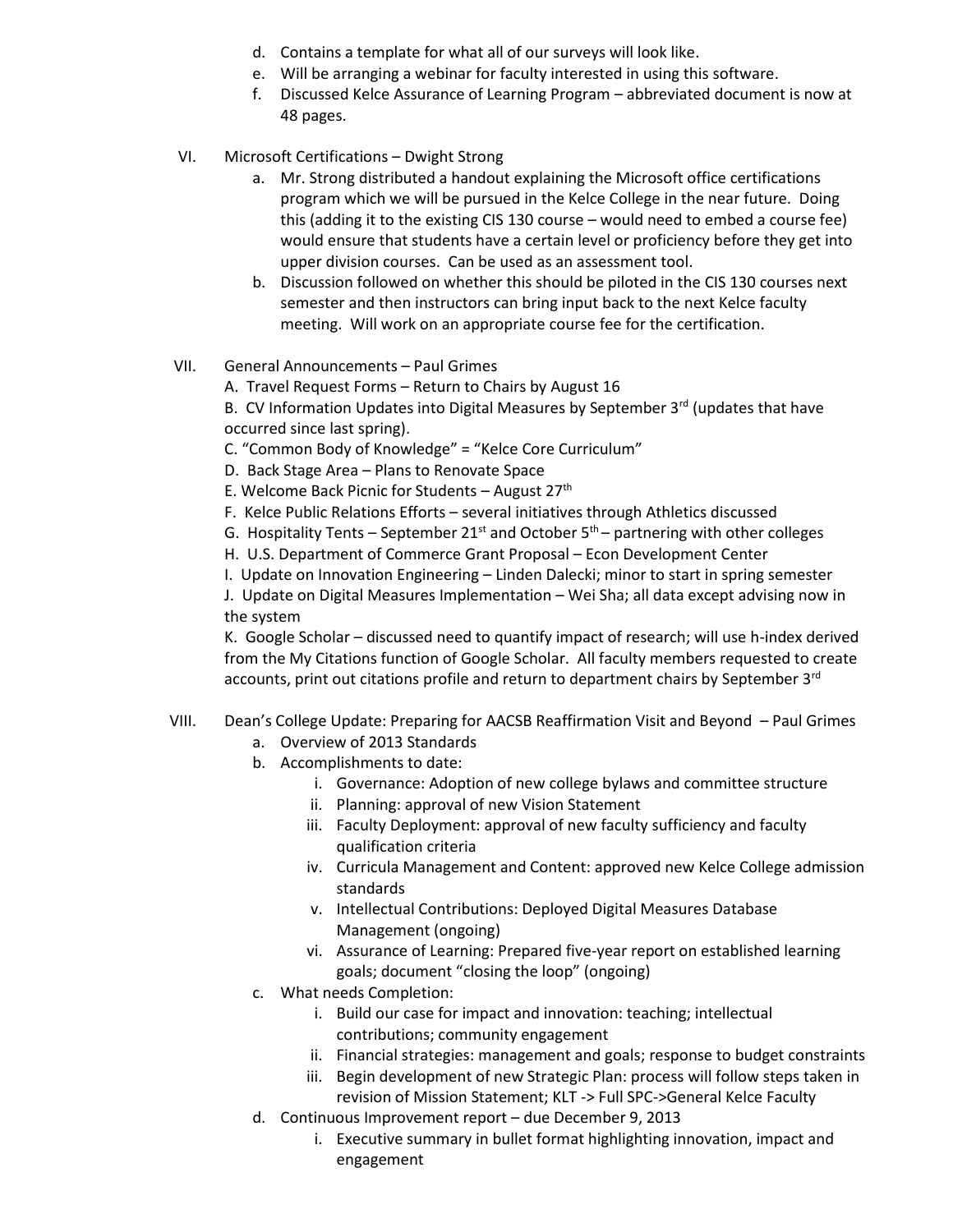- ii. Situational analysis
- iii. Progress update on concerns from previous review
- iv. Strategic management and innovation Mission Statement and Strategic Plan; Continuous improvement outcomes since last review; intellectual contributions and their impact; Financial strategies and allocation of resources; new degree programs.
- v. Participants students; faculty and staff deployment
- vi. Learning & Teaching
	- 1. Curricula development and management
	- 2. Learning goals and outcomes
	- 3. Assessment of Learning
- vii. Academic and professional engagement
	- 1. Students active and experiential learning strategies
	- 2. Executive education
	- 3. Faculty qualifications and engagement
- viii. Other material exemplary or innovative initiatives and programs
- ix. Consultative review option: may request review team for recommendations concerning specific strategic issues
- e. Visit
	- i. Scheduled for February 9 11, 2014
		- 1. Ron Berry, Chair University of Louisiana-Monroe
		- 2. Tom Erekson Western Illinois University
		- 3. Deb Kerby Truman State University
		- 4. Team will meet with various committees/groups
- f. Ongoing College Agenda
	- i. Continue working on
		- 1. Image and perception of the Kelce College through improved public relations and engagement
		- 2. Resource generation through fundraising development, external grants and contracts, and programming opportunities
- g. Next steps
	- i. Complete new Strategic Plan (consistent with College Governance and Mission Statement)
	- ii. Conduct comprehensive review and revisions to curriculum for BBA and MBA degrees ( consistent with Strategic Plan)
	- iii. Design and implement new AOL plan (consistent with curriculum revisions)
- h. Discussed need to be agile in implementation and to maintain quality standards in all that we do
	- i. Need to be aware of predatory activity within open source publishing
- IX. Old Business
- X. New Business
- XI. Adjournment 3:20